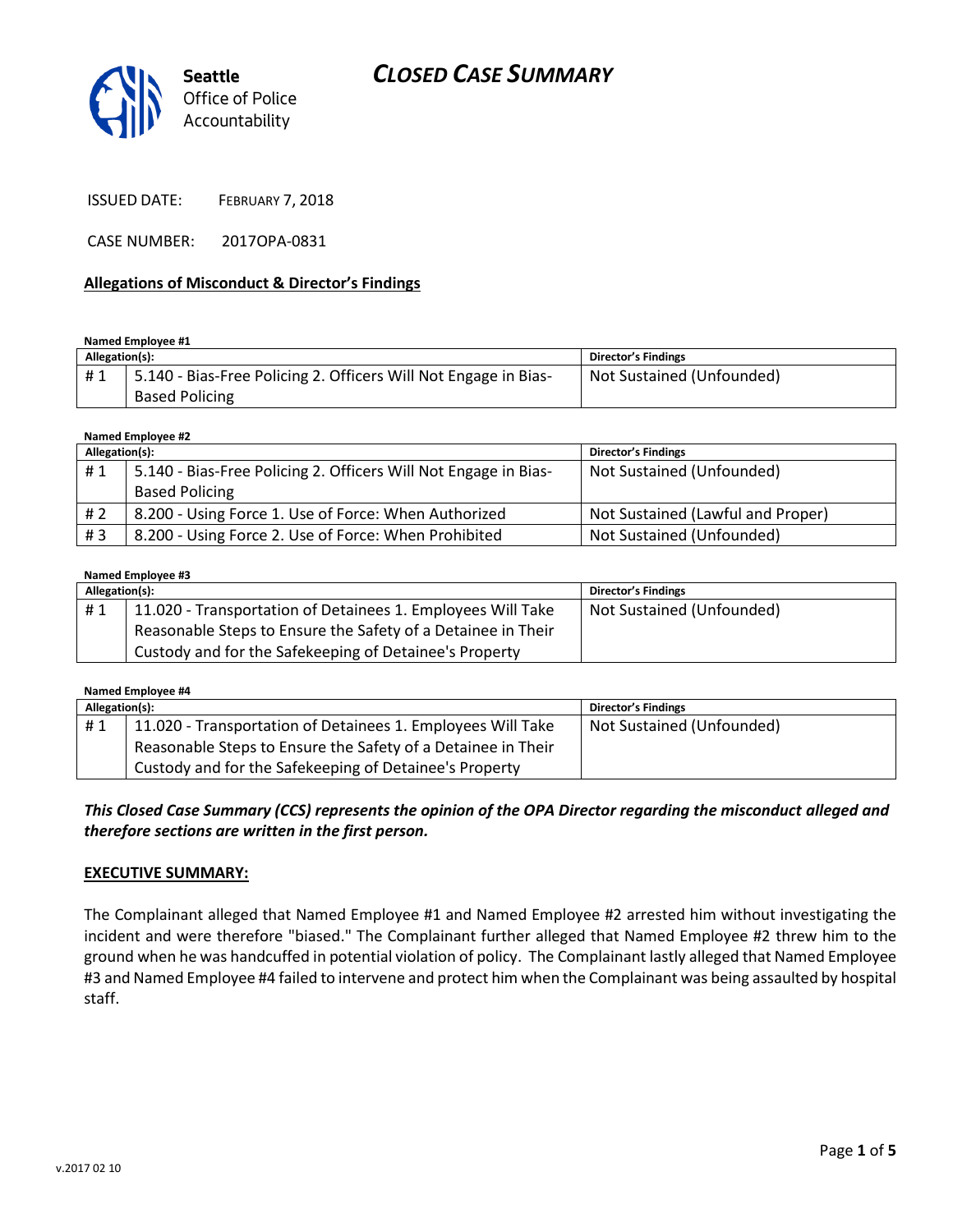

## *CLOSE CASE SUMMARY*

OPA CASE NUMBER: 2017OPA-0831

### **ANALYSIS AND CONCLUSIONS:**

### **Named Employee #1 - Allegation #1**

### *5.140 - Bias-Free Policing 2. Officers Will Not Engage in Bias-Based Policing*

The Complainant alleged that Named Employee #1 (NE#1) and Named Employee #2 (NE#2) arrested him without fully investigating this incident and were therefore biased towards him.

NE#1 and NE#2 responded to a call for service at a Dollar Store. When they responded, they were informed that the Complainant and another individual had been told by Dollar Store employees to leave the business and, in response, threatened to return to the store and assault the employees. The employees provided a detailed description of the Complainant and the other individual to the officers and the officers then located the Complainant in the near vicinity. The Complainant was placed under arrest.

Both NE#1 and NE#2 denied engaging in biased policing in this instance. They both asserted that they had probable cause to arrest the Complainant.

SPD policy prohibits biased policing, which it defines as "the different treatment of any person by officers motivated by any characteristic of protected classes under state, federal, and local laws as well other discernible personal characteristics of an individual." (SPD Policy 5.140.) This includes different treatment based on the race of the subject. (*See id*.) The policy provides guidance as to when an allegation of biased policing occurs, explaining that: "an allegation of bias-based policing occurs whenever, from the perspective of a reasonable officer, a subject complains that he or she has received different treatment from an officer because of any discernable personal characteristic…" (*Id*.)

While the Complainant alleged that there was no basis for his arrest, I disagree. The officers received a description of an individual who had made threats to Dollar Store employees and the Complainant matched that description. Accordingly, at that time, there was sufficient probable cause to place him under arrest. I find that this, not the Complainant's race or another impermissible basis, was the reason for the Complainant's arrest. As such, I recommend that this allegation be Not Sustained – Unfounded.

#### Recommended Finding: **Not Sustained (Unfounded)**

### **Named Employee #2 - Allegation #1** *5.140 - Bias-Free Policing 2. Officers Will Not Engage in Bias-Based Policing*

For the same reasons as stated above (*see* Named Employee #1, Allegation #1), this allegation should be Not Sustained – Unfounded.

Recommended Finding: **Choose an item.**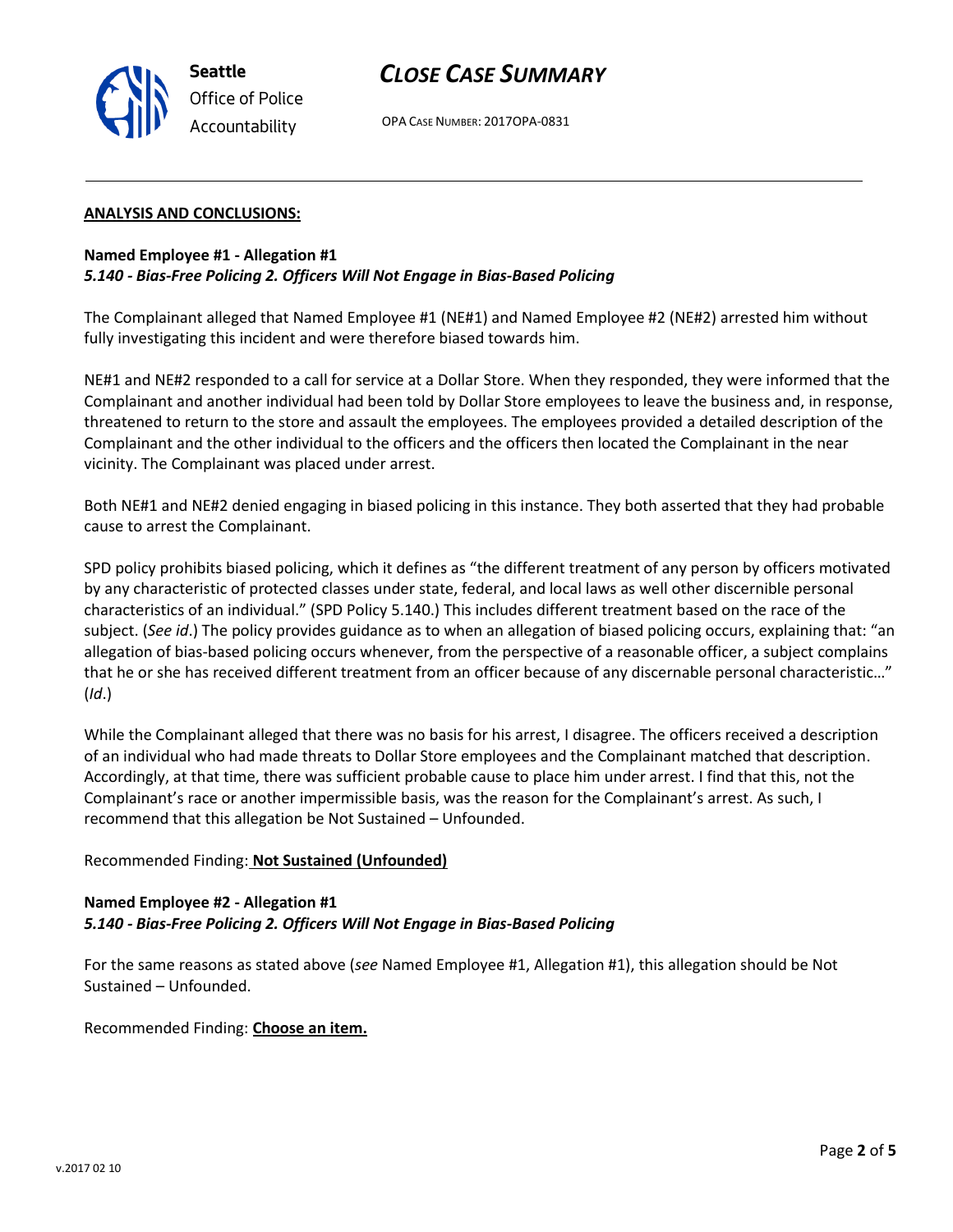# *CLOSE CASE SUMMARY*



OPA CASE NUMBER: 2017OPA-0831

## **Named Employee #2 - Allegation #2** *8.200 - Using Force 1. Use of Force: When Authorized*

NE#2 reported that after the Complainant had been handcuffed and was being held against the patrol vehicle, the Complainant began to pull away from him as if to walk away. NE#2 stated that he maintained contact with the Complainant's arm and pulled him back towards the vehicle. NE#2 then informed the Complainant that he was going to search him. The Complainant continued to pull away and tried to move away from NE#2. The Complainant told NE#2 to "leave [him] the fuck alone" and began to pull his arm away from NE#2. NE#2 reported seeing the Complainant grab towards his waistband. NE#2 pushed the Complainant down towards the patrol vehicle in order to better control his body, but he stated that the Complainant still provided significant resistance. NE#2 recalled that the Complainant began to try to turn to face him, and NE#2 reported that he was concerned that the Complainant would try to spit on him or head butt him. NE#2 accordingly made the decision to take the Complainant down to the ground using a controlled takedown.

Even after the Complainant was taken down to the ground, he continued to resist and tried to turn over onto his back. NE#2 prevented him from doing so and was able to secure him until a backup unit arrived. NE#2 searched the Complainant and located narcotics.

After he was taken to the ground, the Complainant complained of chest pain. The Seattle Fire Department was called and responded to the scene. A supervisor was also notified. The supervisor spoke with the Complainant who alleged pain to his chest and that the officers had arrested him for no reason. The Complainant later initiated an OPA complaint, alleging that the officers subjected him to excessive force.

SPD Policy 8.200(1) requires that force used by officers be reasonable, necessary and proportional. Whether force is reasonable depends "on the totality of the circumstances" known to the officers at the time and must be balanced against "the rights of the subject, in light of the circumstances surrounding the event." (SPD Policy 8.200(1).) The policy lists a number of factors that should be weighed when evaluating reasonableness. (*See id.*) Force is necessary where "no reasonably effective alternative appears to exist, and only then to the degree which is reasonable to effect a lawful purpose." (*Id.*) Lastly, the force used must be proportional to the threat posed to the officer. (*Id.*)

Based on my review of the record and on the ICV, I find that the force used by NE#2 was reasonable, necessary and proportional. First, when the Complainant began to pull away from NE#2, it was reasonable for NE#2 to use force to prevent him from doing so. Second, the force used, control holds and a soft takedown, was necessary to ensure that the Complainant did not attempt to escape or cause harm to NE#2. Third, the force used was proportional to the risk of harm to the officer and the potential for escape. No strikes or any other significant force was used.

For these reasons, I find that the force used by NE#2 was consistent with policy and I recommend that this allegation be Not Sustained – Lawful and Proper.

Recommended Finding: **Not Sustained (Lawful and Proper)**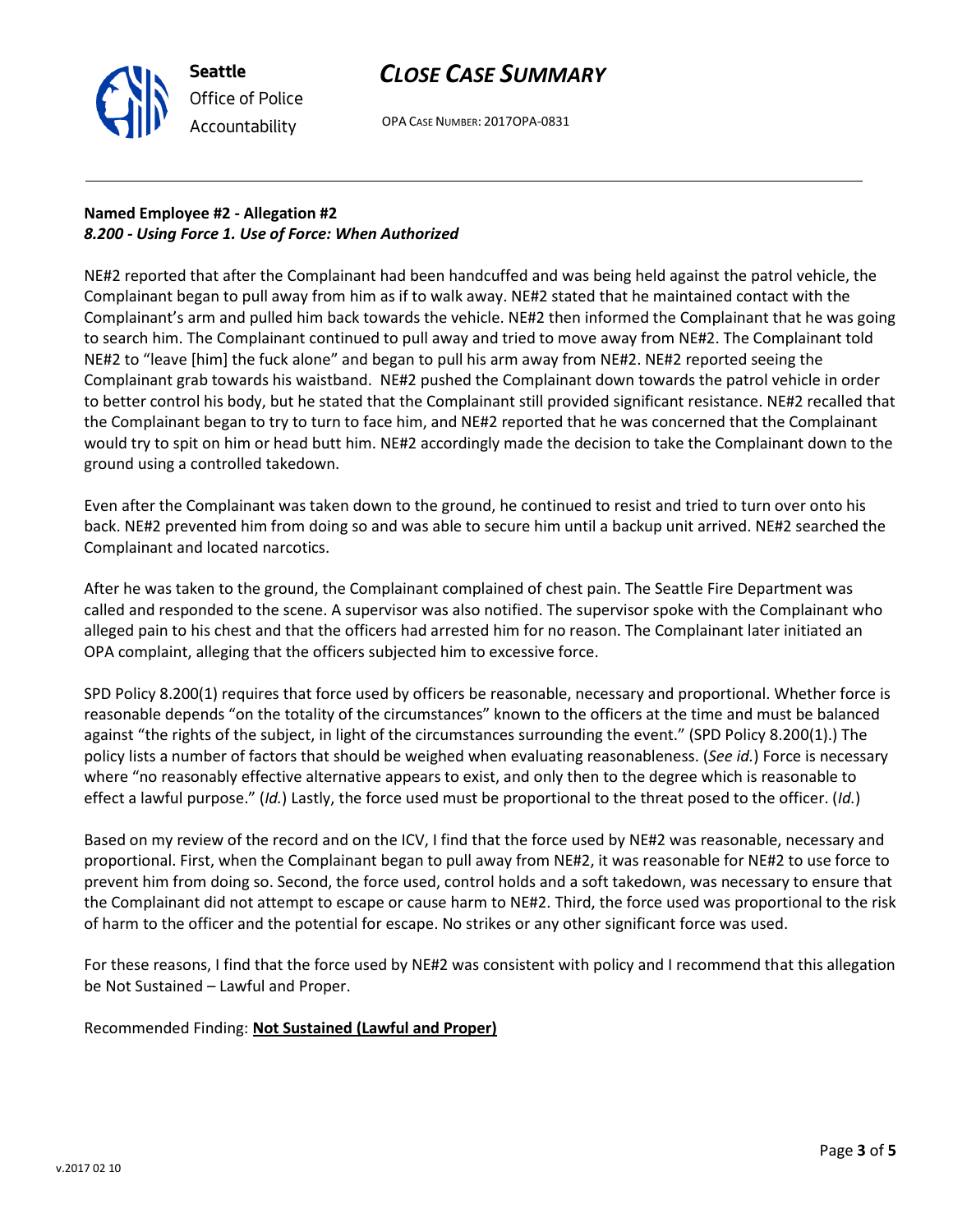# *CLOSE CASE SUMMARY*



OPA CASE NUMBER: 2017OPA-0831

## **Named Employee #2 - Allegation #3** *8.200 - Using Force 2. Use of Force: When Prohibited*

While SPD Policy 8.200(1) provides for when force is authorized, SPD Policy 8.200(2) sets forth those scenarios in which force is prohibited. Among those scenarios are: when force is used to retaliate against or punish a subject; and when force is used against a restrained subject, "except in exceptional circumstances when the subject's actions must be immediately stopped to prevent injury, [ ] escape, [or] destruction of property." (SPD Policy 8.200(2).)

Here, NE#2 used force against the Complainant in order to prevent harm to NE#2's person and to prevent escape. As discussed above, NE#2 used only that force needed to accomplish his lawful purposes. While the Complainant was handcuffed when the force was used, I do not find that NE#2's force was impermissible under the circumstances of this case.

As such, I recommend that this allegation be Not Sustained – Unfounded.

### Recommended Finding: **Not Sustained (Unfounded)**

### **Named Employee #3 - Allegation #1**

## *11.020 - Transportation of Detainees 1. Employees Will Take Reasonable Steps to Ensure the Safety of a Detainee in Their Custody and for the Safekeeping of Detainee's Property*

The Complainant alleged that, while at Harborview Medical Center (HMC), he was assaulted by hospital security and that the Named Employees did not intervene to protect him from harm.

Records generated by HMC security indicated that security officers were required to place the Complainant into soft restraints. Ultimately, four security officers were needed to do so. HMC records indicated that the Complainant was "very very resistive and vulgar." There is no indication from those records that any physical force was used on the Complainant; for example, the records do not reflect that any strikes or undue force were utilized. Moreover, the records do not indicate that the Complainant suffered any injuries due to the security officers placing him into restraints.

Both Named Employee #3 (NE#3) and Named Employee #4 (NE#4) were present at the hospital when the alleged assault occurred. NE#4 recounted that multiple hospital employees were required to engage with the Complainant in order to place him in restraints. NE#4 stated that he did not observe any strikes or hear the Complainant state that he was in pain. NE#3 also stated that the did not observe HMC staff assault the Complainant and indicated that the Complainant, himself, was resistive, assaultive and uncooperative.

SPD Policy 11.020-POL-1 requires that officers take reasonable steps to ensure the safety of a detainee in their custody. As such, were the Complainant assaulted by a third party while in the officers' custody, this could constitute a violation of policy.

Based on the facts in the record and applying a preponderance of the evidence standard, I do not find that the Complainant was assaulted by HMC medical staff. As such, I further do not find that NE#3 and NE#4 failed to